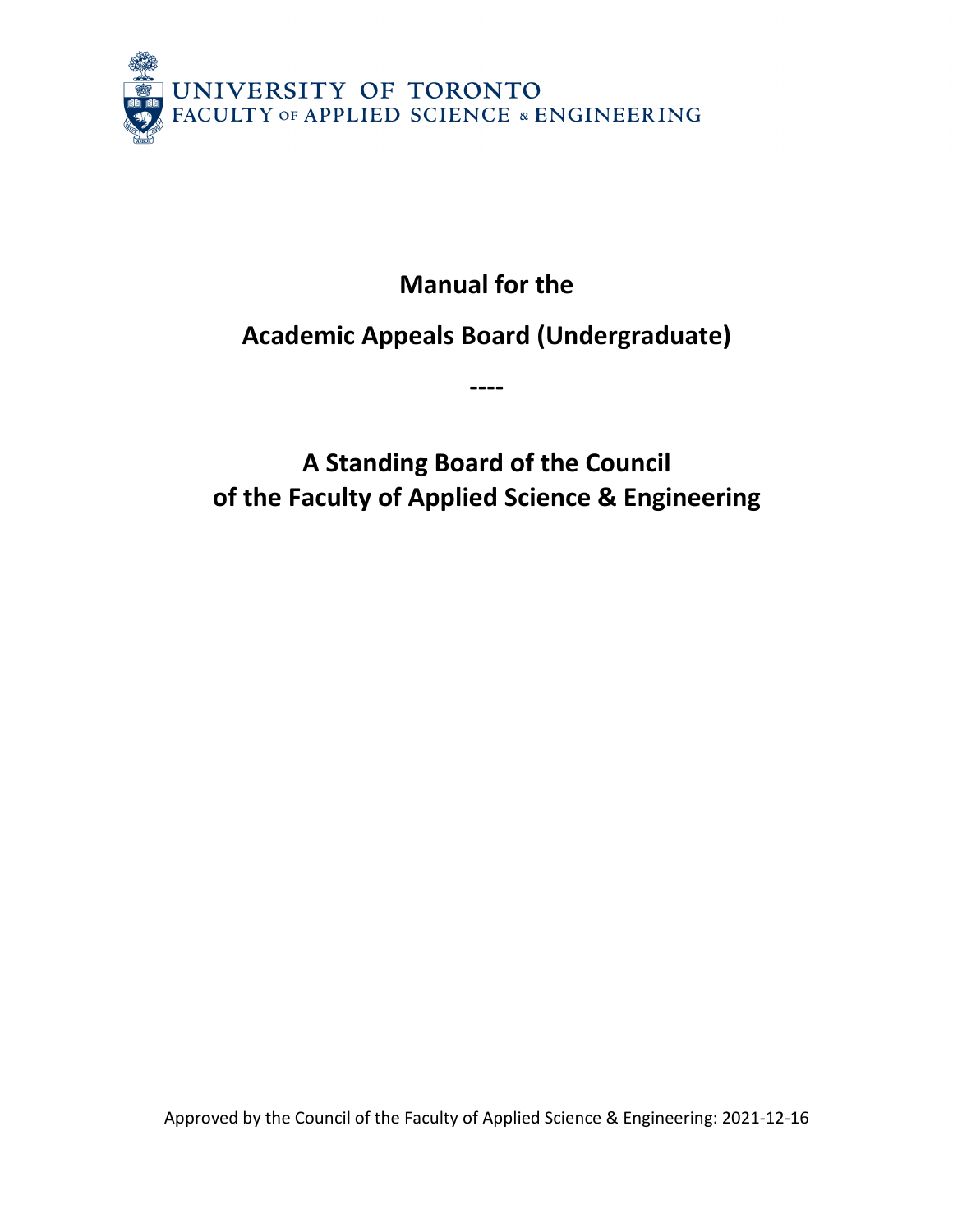# **Manual for the Academic Appeals Board (Undergraduate)**

#### **1. Preamble**

Each standing committee and board of Council is required to have an approved manual which provides detail particular to the committee or board. The purpose of the manual is to promote openness, transparency and accountability with respect to committee and board responsibilities and operations. Each standing committee and board of Council is to be operated within the guidelines provided by the *Procedures for Standing Committees of Council*.

#### **2. Terms of Reference**

On behalf of Faculty Council, each standing committee and board, being comprised of representative of stakeholders within the domain of the committee or board and supported by subject matter experts (if needed) and administrative staff, is responsible, with respect to the domain to:

- a. Provide a forum for the full range of stakeholder voices to discuss present practice and new proposals;
- b. Pursue best practice: investigate, study, report on and promote;
- c. Review, periodically, policies and procedures;
- d. Recommend, as appropriate, changes to policy and procedures;
- e. Carry out specific, defined duties;
- f. Report, regularly, to Council on its activities and intentions.

#### **3. Domain**

With respect to undergraduate academic appeals, the Academic Appeals Board (Undergraduate)'s (AAB(U)) domain is as follows:

- a. To hear appeals of undergraduate students against decisions of the standing committees of Council relating to petitions for exemptions from the application of academic regulations or standards and to make rulings on such appeals;
	- An AAB(U) appeal decision is final within the Faculty of Applied Science & Engineering; however, its decisions may be appealed to Governing Council's Academic Appeals Committee (AAC)
- b. To generate and disseminate recommendations that arise from Faculty appeals.

#### **4. Term of Office**

The AAB(U) shall take office on September 1, and shall remain in office until August 31 of the following year.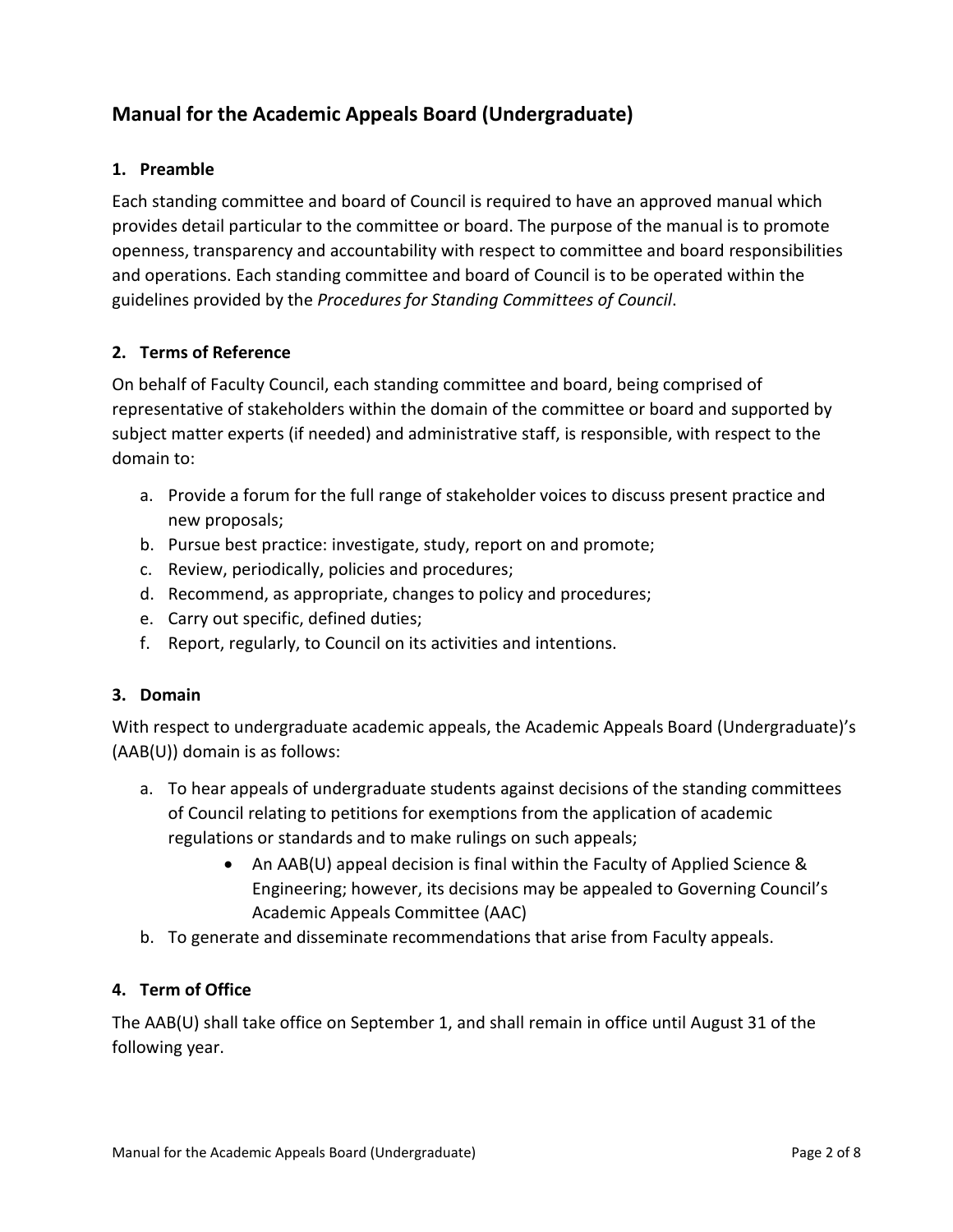# **5. Membership**

The AAB(U) is comprised of seven teaching staff members (one from each Faculty department and one from the Institute for Studies in Transdisciplinary Engineering Education & Practice), at least seven undergraduate student members, the Faculty Registrar (ex officio, non-voting) and a Recording Secretary (non-voting).

| <b>Constituent Group</b>                                                                                                                                                                                                                                                                                                                                                                                       | <b>Number</b> | Length of Term |
|----------------------------------------------------------------------------------------------------------------------------------------------------------------------------------------------------------------------------------------------------------------------------------------------------------------------------------------------------------------------------------------------------------------|---------------|----------------|
| Teaching Staff (one from each listed Academic<br>Unit):<br>Chemical Engineering & Applied<br>$\bullet$<br>Chemistry<br>Civil & Mineral Engineering<br>Electrical & Computer Engineering<br><b>Engineering Science</b><br>Institute for Studies in Transdisciplinary<br>$\bullet$<br><b>Engineering Education &amp; Practice</b><br>Materials Science & Engineering<br>٠<br>Mechanical & Industrial Engineering | 7             | 3 years        |
| Undergraduate Students                                                                                                                                                                                                                                                                                                                                                                                         | $7$ (min.)    | 1 year         |
| Ex officio:<br>Faculty Registrar (non-voting)                                                                                                                                                                                                                                                                                                                                                                  | 1             | Ongoing        |
| Recording Secretary (non-voting)                                                                                                                                                                                                                                                                                                                                                                               | 1             | Ongoing        |

Teaching staff members are appointed by their respective chairs and directors by September 1 of each academic year. Appointments are made, where practicable, with consideration to continuity, discipline, relevance and quorum needs for a term of at least three years, and where possible, subject to reappointment.

Undergraduate Student members are appointed by the Executive of the Engineering Society by September 1 of each academic year.

Since many cases are concerned with decisions from the Undergraduate Assessment Committee, an AAB(U) member should not serve on both committees in the same academic year .The Recording Secretary is appointed on an ongoing basis by the Faculty Registrar in consultation with the Chair. The Secretary will provide support for the activities of the Board but will not participate in any deliberations of the hearing panels of the AAB(U), nor vote.

The AAB(U) is chaired and vice-chaired by teaching staff members elected by and from its voting members.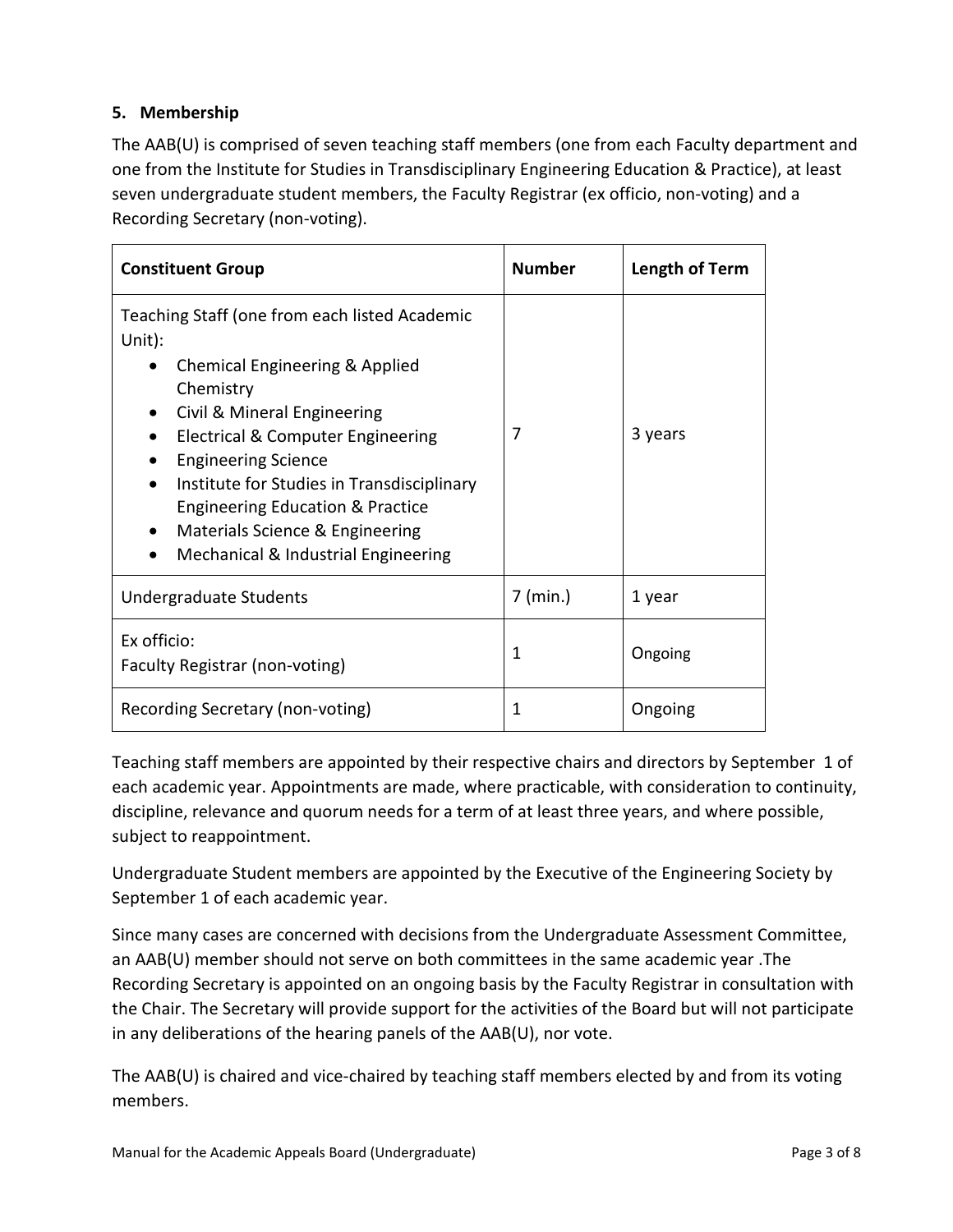#### **6. Duties**

Students, teaching staff members and committees are encouraged to participate in informal or formal means of resolving the issues in dispute throughout the petitions and appeals process.

Information regarding the appeals process can be obtained from the Office of the Registrar (registrar@engineering.utoronto.ca). Information is also posted on the Current Engineering Undergraduates website: [uoft.me/engappeals.](https://uoft.me/engappeals)

A student who would like to request an appeal or access to the appeals process shall have the opportunity to raise matters of proper concern without fear of disadvantage.

#### **Requesting Appeals**

A student must submit an appeal as soon as possible and no later than 30 calendar days from the date of notification of a petition decision from the standing committee of Council. Appeals must be submitted to the Office of the Registrar either in person (GB 157) or by email [\(registrar@engineering.utoronto.ca\)](mailto:registrar@engineering.utoronto.ca).

Appeals must state the nature and grounds for the appeal and should include copies of all materials to be submitted by the appellant.

Students should seek extensions of timelines prior to the expiry of those timelines and provide the reasons for their requests. Requests for extensions should be submitted to the Recording Secretary or the Registrar's Office [\(registrar@engineering.utoronto.ca\)](mailto:registrar@engineering.utoronto.ca) for consideration by the AAB(U)'s Chair.

An appellant may seek guidance and support regarding their appeal and the appeals process from, but not limited to the following: Office of the Registrar staff, AAB(U) Recording Secretary, Academic Advisor, legal counsel, etc.

In the case of appeals against decisions of the Committee on Examinations, the AAB(U) will ask the committee in question to review the appeal and any new documentation to make a recommendation. The recommendation will state whether or not the committee would have ruled differently had they reviewed the new evidence or if the committee would consider informal mediation. If the committee's position does not change, the AAB(U) will schedule a hearing for the appeal.

The AAB(U)'s Recording Secretary will distribute confidential copies of the hearing materials to confirmed panelists for their review and consideration. Copies of the materials are also uploaded to the student's petition file in the Faculty's petition system.

All documents pertaining to an appeal, including the written appeal, will be treated with appropriate and strict confidentially except to the extent necessary to proceed with the appeal.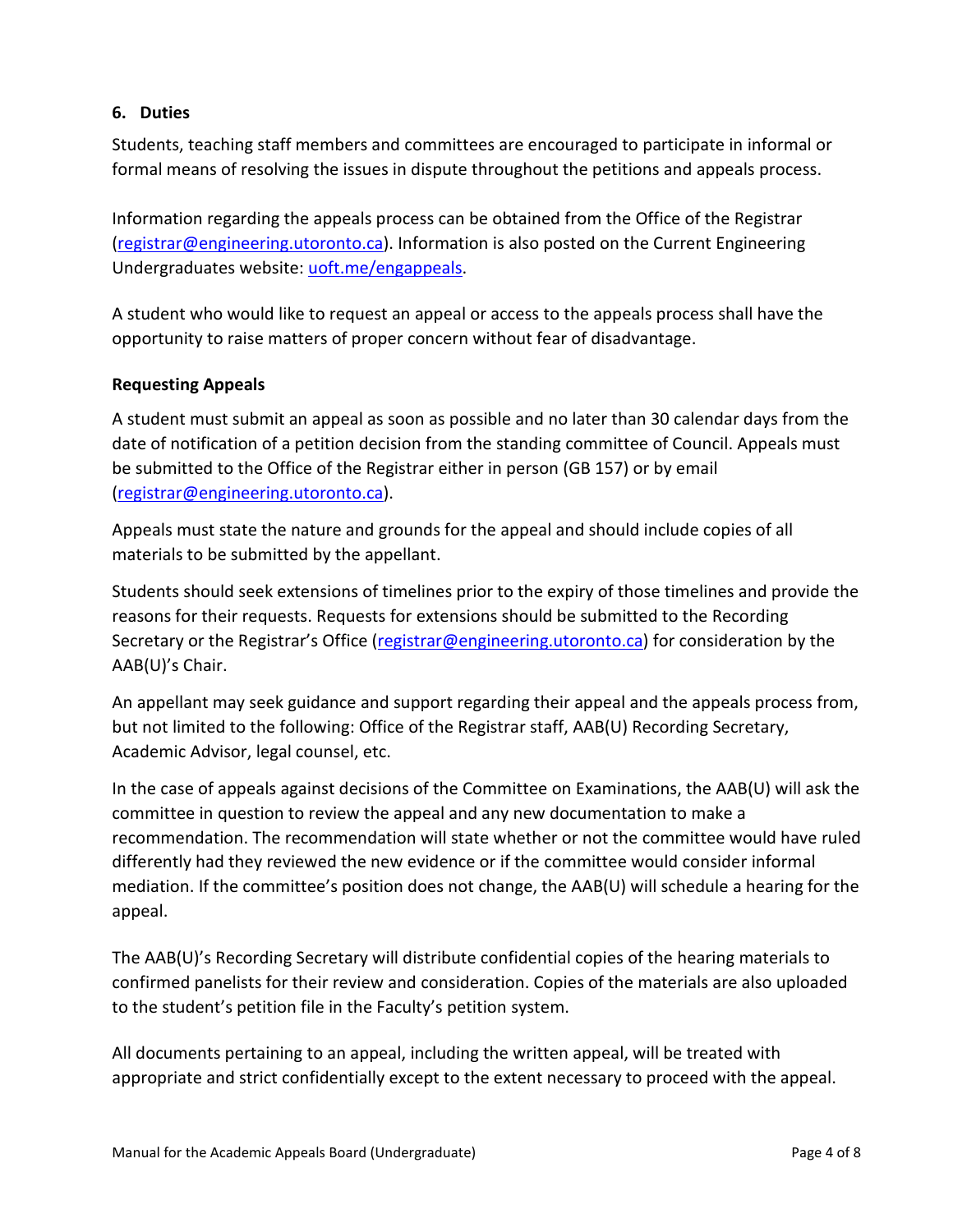AAB(U) communications with the appellant shall include:

- a. Acknowledgement of receipt of the appeal and that the appeal will be sent back to the appropriate standing committee for review;
- b. A statement advising the student of any apparent deficiencies in the notice of appeal and that any documents must be provided by a certain date if not included;
- c. The relevant standing committee's (e.g., Undergraduate Assessment Committee) decision regarding the appeal to the original decision;
- d. If the original decision stands, inform the appellant they will be placed in the queue for a hearing to take place at the first available opportunity — no later than 90 business days henceforth;
- e. Recommend the appellant meet with a staff member or academic advisor who is knowledgeable about the appeals process;
- f. Inform the student that they may appear in person, with or without counsel or advisor, to present their case;
- g. A general description of how the AAB(U) conducts hearings and a description of the decisions that the Board may make;
- h. A statement as to how the decision of the Board will be communicated to the appellant;
- i. Inform the appellant that should they fail to appear at the scheduled hearing, the  $AAB(U)$ may proceed in their absence and they will not be entitled to further notice of the proceedings;
- j. Inform the appellant of the AAB(U)'s decision regarding their appeal;
- k. Information regarding the deadlines to submit to Governing Council's Academic Appeals Committee (AAC).

# **The Hearing Panel**

The Chair will appoint the hearing panel for each appeal, which is administratively carried out by the AAB(U)'s Recording Secretary. A hearing panel for an appeal must include at least three members of the Board of whom at least one member shall be a student and one member shall be teaching staff.

Typically, the Chair of the AAB(U) will act as the Chair of the hearing panel. If for any reason the Chair of the AAB(U) is not available to act as the Chair of a hearing panel, the Vice-Chair or another available teaching staff member will serve as the Acting Chair of that hearing panel.

All members of the hearing panel must be present throughout the hearing of an appeal to render a vote; if a quorum is lost during an appeal hearing, the appeal will be adjourned to a future date when a quorum can be achieved.

The Board will attempt to ensure there are no conflicts of interest in advance of the actual hearing date. Any member of the AAB(U) must excuse their presence at a hearing if a conflict of interest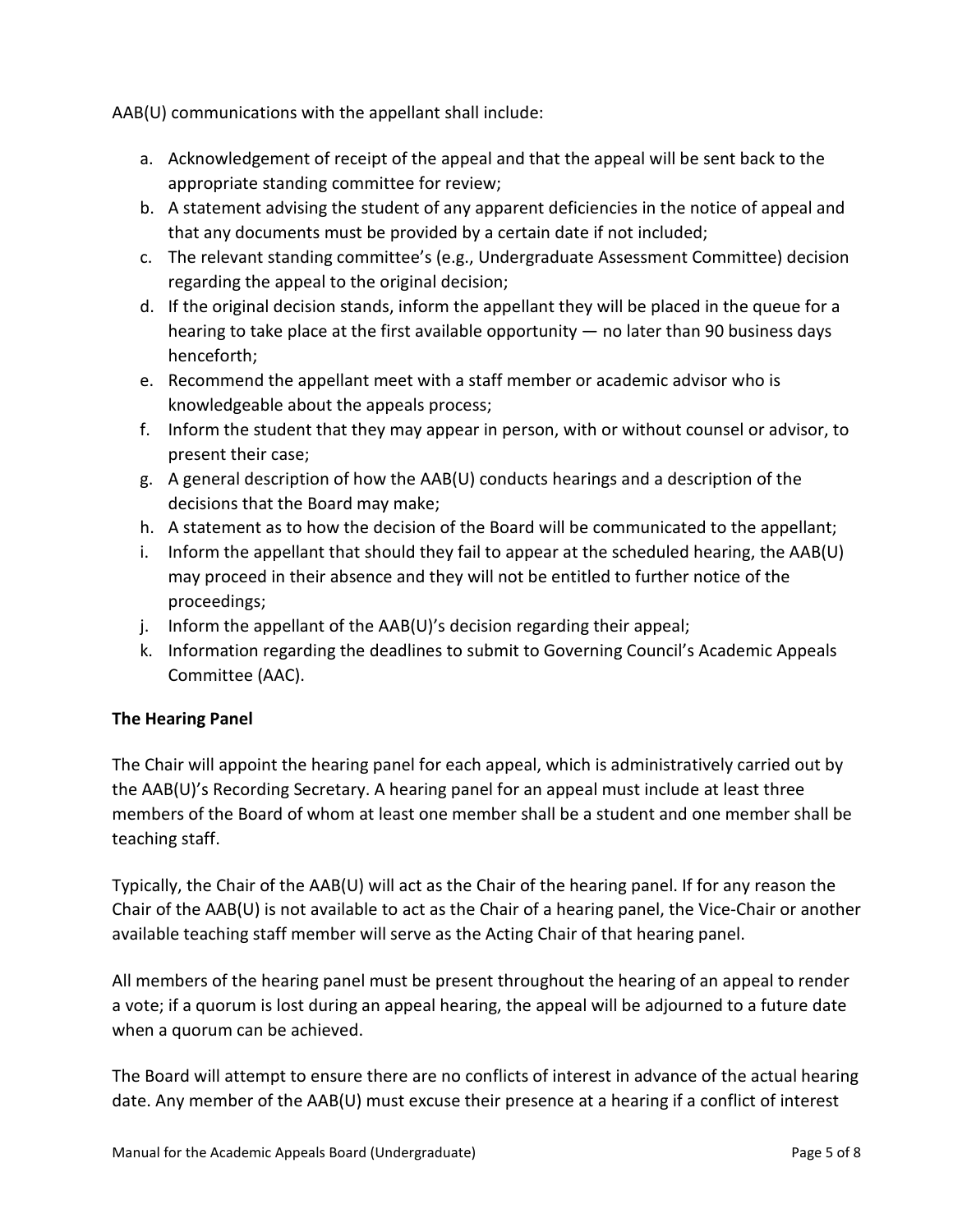would disallow their ability to act as a neutral adjudicator. If a conflict of interest is determined to exist during the course of the hearing, the member with the conflict of interest will be excused from the hearing. If a quorum can no longer be met, a new panel will be appointed for a future date.

If a new panel must be appointed, the Chair will stay all deadlines until a quorum can be met.

If, for any reason, a hearing panel cannot be appointed due to matters of scheduling and/or conflicts of interest, the Chair is permitted to reach out to past AAB(U) members (teaching staff and student members) who served on the Board less than five years ago to invite them to serve at such a hearing.

# **Hearings**

Hearings are called by the Chair (through the Recording Secretary) as required, but no later than 90 business days after the submission of an appeal. Hearings may be conducted in person or online via a secure connection.

The appellant will be present along with counsel (e.g., lawyer, advisor, family, friend, etc.), though counsel is not required. The appellant will have approximately 20 minutes to present their case and any new documentation to the hearing panel. Once the appellant has presented their case, the Chair will ask the hearing panel if they have any questions for the appellant.

Procedural matters governing the hearings by the Board shall be determined by the Chair.

Throughout the appeals process, the student appellant will have the opportunity to raise matters of proper concern to them without fear of disadvantage.

#### **Appeal Consideration**

#### **Disposition**

Following the conclusion of the hearing, the hearing panel of the Board will deliberate in confidence. Only members of the hearing panel may participate in the deliberations and final decision regarding the appeal; the Chair, Faculty Registrar, Recording Secretary, and any attending counsel or subject-matter experts may not vote.

The hearing panel will make every effort to reach a decision on the day of the hearing but may deliberate until its next session. All deliberations will be held in the strictest confidence. Each appeal is discussed and decided on its merits based on the evidence before the hearing panel and does not set a precedent for future or past appeals.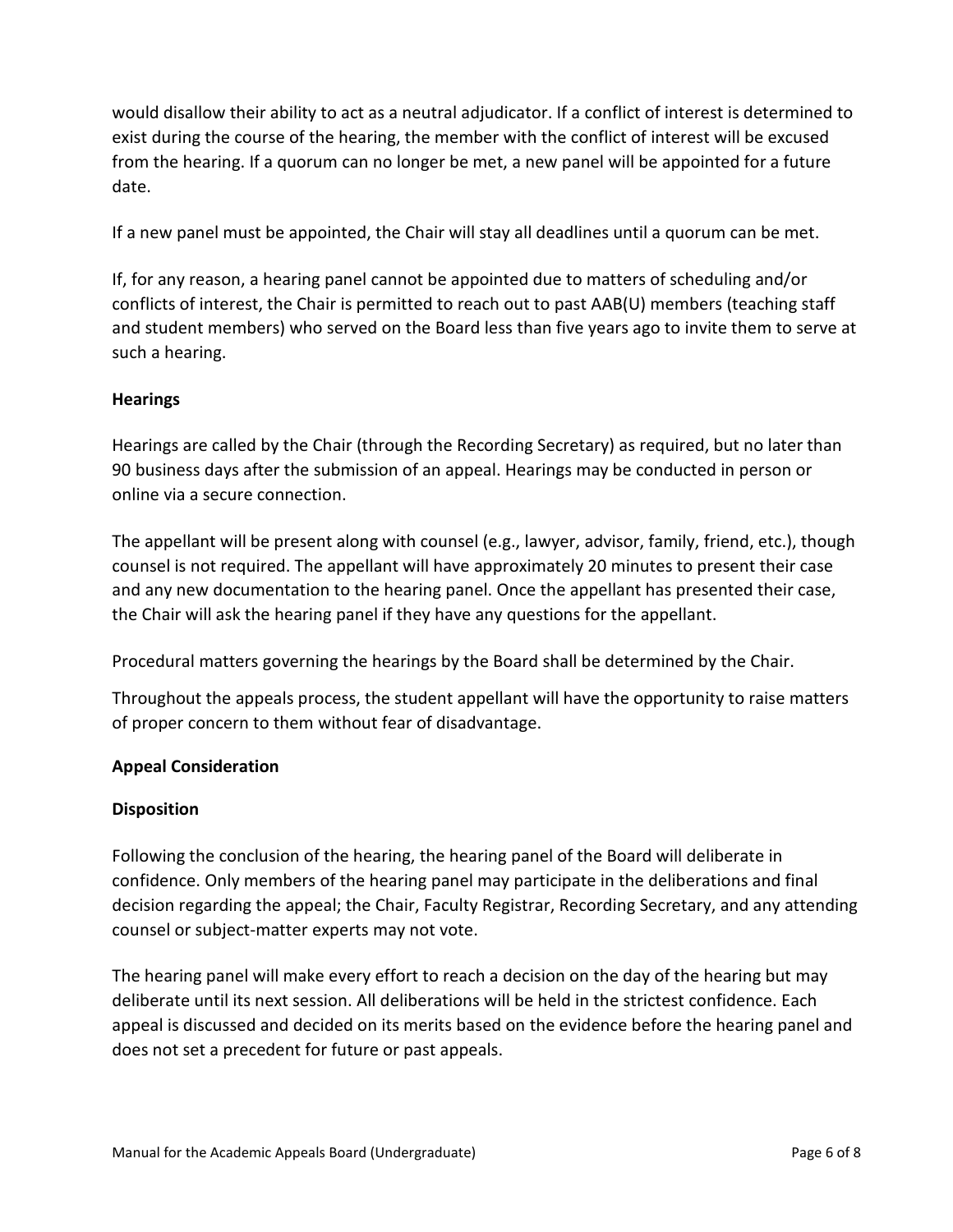After hearing the appeal, the hearing panel may dismiss the appeal; allow the appeal and render the decision that it believes should have been made (which may or may not be what the appellant originally requested); remit the matter back to the decision-maker for reconsideration or refer the appeal to another Faculty.

The hearing panel's decision shall be recorded in writing with the reasons for the decision and communicated to the parties by the Chair of the Board via mail\* or email no later than 10 business days after the hearing (\*put into the mail within 10 business days).

# **Timelines**

The Chair and/or hearing panel may extend procedural timelines in appropriate circumstances where the delay is sufficiently explained, and the Chair is satisfied that no undue prejudice to the appeals process will result from the extension. Parties should seek extensions well in advance of the expiry of any deadline, whenever possible.

# **Records**

The record of the appeal will include the notice of appeal, the documents filed and the hearing panel of the Board's written decision. The record of the appeal will be kept on file in the Office of the Registrar for a period of at least the appellant's continuous enrolment in the Faculty plus one year.

# **Reports**

The AAB(U) shall report annually to Faculty Council at Council's first regular meeting of the academic year, indicating the number of appeals brought in the previous year and the disposition of those appeals. No information identifying appellants may be included in the annual report.

The AAB(U) has the right to refuse to give a formal hearing to an appeal or refer the appeal to another Faculty (by unanimous consent of the members and without prior discussion) on the grounds that it is not within the jurisdiction of the Board, or, after considering the written submissions, on the grounds that there is no case for an appeal.

# **7. Rules and Procedures Differing from the Procedures of Standing Committees of Council**

Traditionally, in standing committees and boards of Council, ex-officio members have voting privileges. The Faculty Registrar (ex-officio) is a non-voting member of the Board.

# **8. Academic Appeals Board (Undergraduate) Equity, Diversity & Inclusion Statement**

The Academic Appeals Board (Undergraduate) is committed to operating in an equitable and professional manner. The AAB(U) will conduct its responsibilities in harmony with U of T's